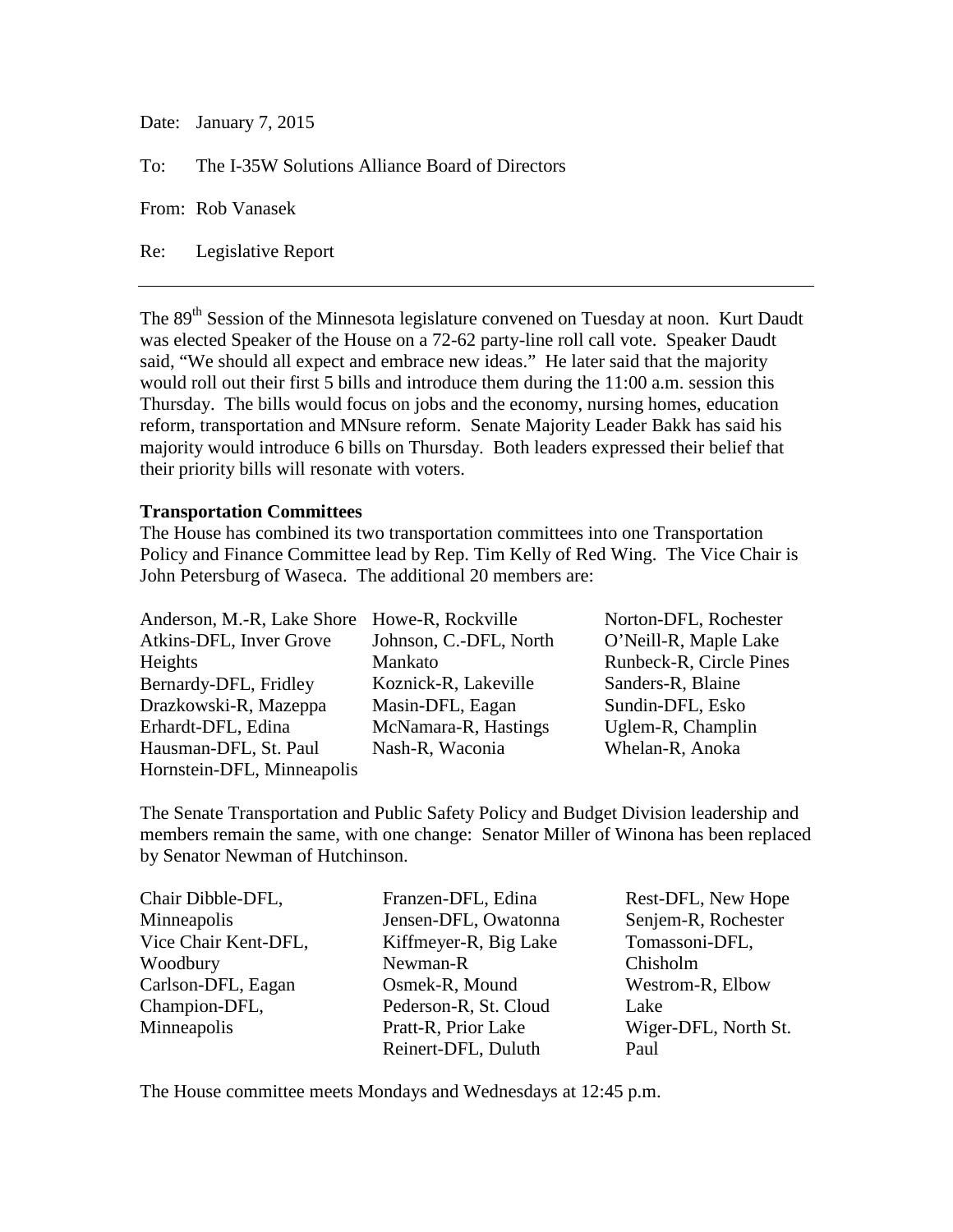The Senate committee meets Mondays and Wednesdays at 2:00 p.m.

#### **The Political and Policy Map**

The Governor is still building a major, comprehensive transportation proposal, but expect it to be out later this month, possibly released as part of his budget on January 27. He recently said education and transportation will be his two top priorities in 2015 and that a transportation bill will need to provide significant and reliable funding for projects. His rough draft includes a half-cent sales tax in the metro for transit, transferring the leased sales tax revenue from the general fund to Greater Minnesota transit needs, a wholesale gas sales tax of 6.5% and an increase in tab fees.

All four legislative caucus leaders and many rank and file members are discussing the need to do something regarding transportation, but a number of rank and file Republican members have stated they would not support increased taxes to pay for increased transportation expenditures.

The House leadership has not taken a gas tax of the table, but their bill introduced Thursday might use some general fund money along with bonding and will not likely be as robust as others are proposing.

The Senate is already on record in support of increased revenues for transportation. In 2013 they passed off the Senate floor a relatively watered down bill containing a 5 cent gas tax increase and a .5% sales tax in the metro. The Senate and the Governor will not immediately see eye to eye, but reconciling the House and Senate bills if they get to conference committee will be more difficult still.

Move MN, the Minnesota Transportation Alliance, and county, city and township groups have adopted legislative priorities in support of a transportation funding package providing new, dedicated revenues. Move MN, the largest transportation coalition group is having a press conference later Thursday a.m. on their proposal. A slightly outdated but relevant draft of which is attached.

The Minnesota Chamber of Commerce has not ruled out a gas tax completely, but they are opposing a wholesale sales tax on gas. They propose: "Maintain current system with strategic improvements; Pass 10-year funding plan; Finance package by efficient use of current resources, general fund appropriations and new user-fee models like value capture." See their full legislative platform below. The Minneapolis and St. Paul Chambers support the metro sales tax for transit, but aren't advocating for a gas tax. On Wednesday, U.S. Bank's Richard Davis shared that he believed transportation is "an investment, not an expense." He also expressed an opinion that needs could not be met with existing revenue sources.

#### **Southwest LRT Line**

On Wednesday, Dayton said he's not going to ask the federal government for funding for the project this year or next year. **People**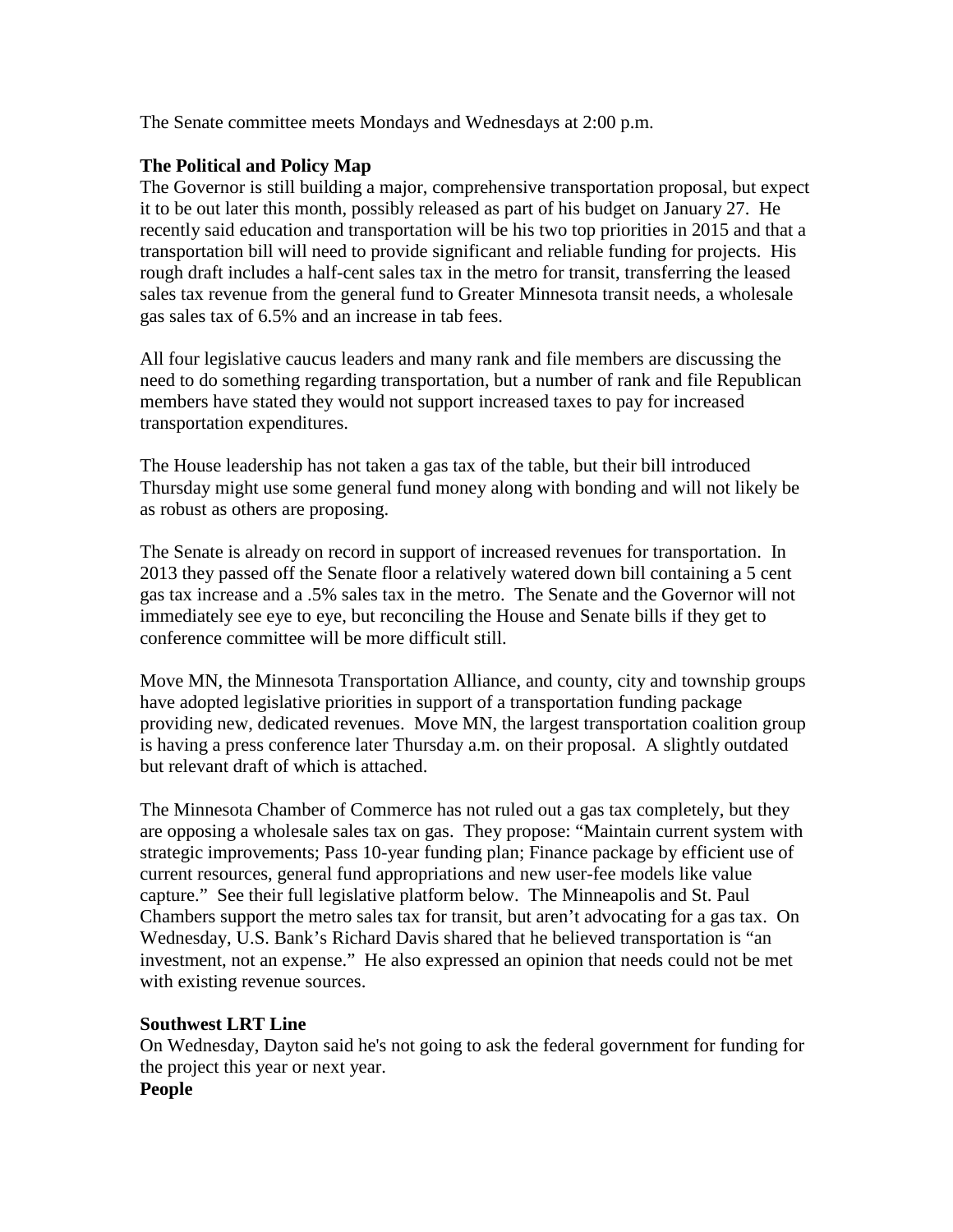Sean Rahn, who was Speaker Kelliher's legislative director during the passage of the last major transportation package, has taken a newly created position at MNDoT as Assistant Commissioner for Policy. Rahn had been an in house lobbyist for Best Buy most recently and before that worked as a senior aide to Governor Dayton.

Mitch Rasmusson has started work at MNDoT as the State Aid Director, replacing Julie Skallman. Rasmusson had been with Scott County and Burnsville in prior positions.

Jennifer O'Rourke, previously with the League of Minnesota Cities, Minneapolis, and most recently a senior aide to the Governor will now be in a newly created position at the Metropolitan Council centered in part on community outreach.

## **MOVE MN 2014 Legislative Proposal**

## **GREATER ACCOUNTABILITY AND TRANSPARENCY IN**

**TRANSPORTATION** Move MN is committed to making sure there is greater efficiency and transparency with transportation projects, in addition to finding new funding sources that meet long-term obligations for all modes.

LEASED VEHICLE SALES TAX M innesota's current budget surplus provides a unique opportunity to finally close the leased vehicle sales tax loophole and make critical investments in transportation. Move MN proposes dedicating all of the leased vehicle sales tax to highway and transit funding. Doing so would provide \$32 million in new transportation funding without raising one penny in new taxes.

**SEVEN-COUNTY METRO SALES TAX** The seven -county metro sales tax for transit would become one cent and generate \$335 million in new revenue annually. A 3⁄4 cent increase in the sales tax will fund and expand current Metro Transit and suburban transit bus and rail systems. The sales tax would be applied in all seven counties and a small portion of the tax would be used to fund safe and accessible bike and walk connections in the metro.

**SALES TAX ON WHOLESALE FUEL** Unlike the per-gallon fuel tax, the wholesale fuel sales tax, also known as a gross receipts tax, will generate additional transportation funding as the price of fuel increases. Minnesota's current gas tax would remain the same. The new sales tax would be administered at the wholesale level and is projected to raise more than \$360 million annually in new transportation funding. Minnesota would join a growing number of states that have a sales tax on fuel, including Virginia and Pennsylvania.

## **FLEXIBLE FEDERAL FUNDING FOR BIKE-PEDESTRIAN**

**INFRASTRUCTURE**  By allocating \$16 million in the flexible federal funding from the Surface Transportation Program that MnDOT receives each year, we can afford to invest in bike and pedestrian infrastructure throughout the state. This infrastructure is closely tied to our state's economic competitiveness and quality of life. Bike and